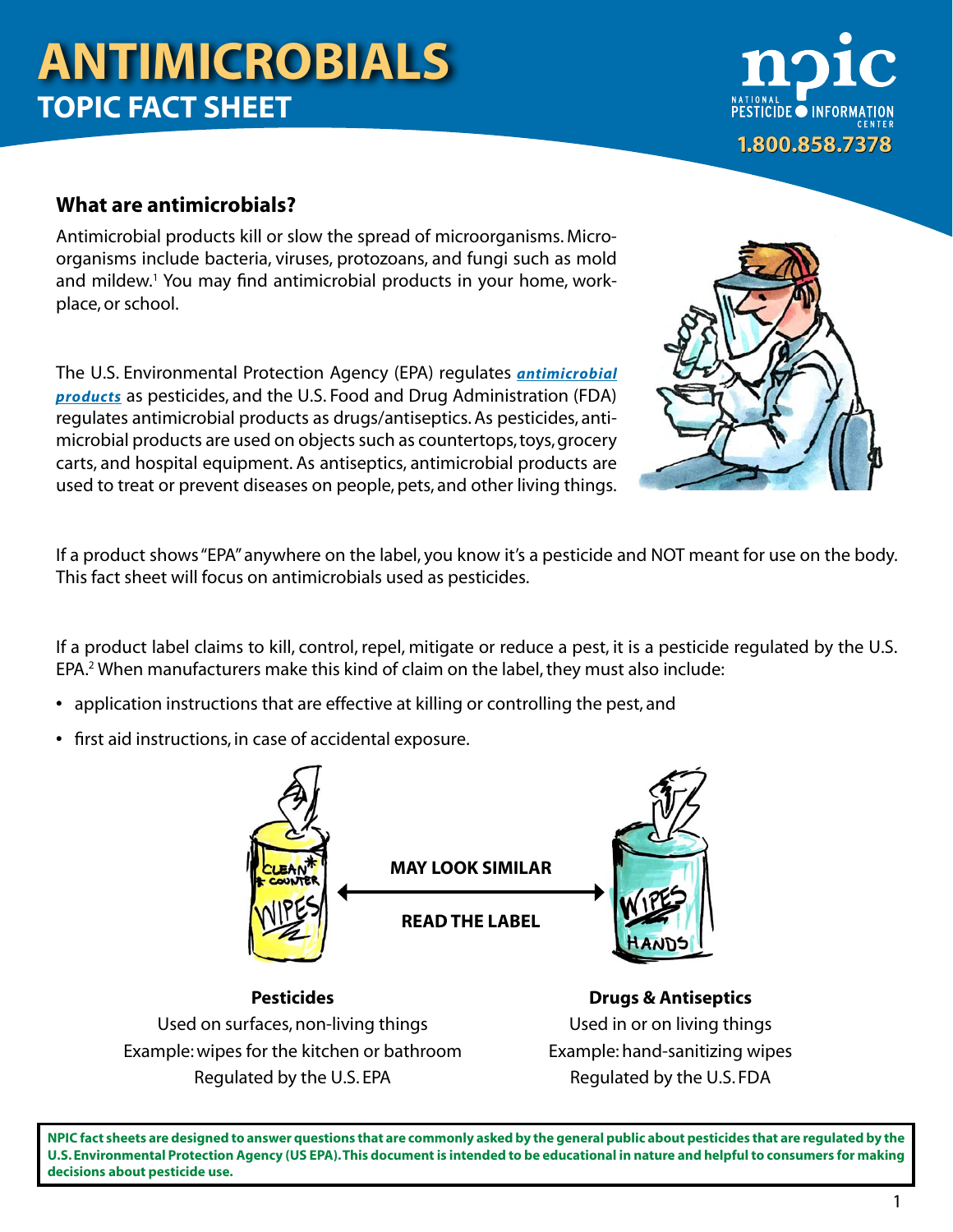

Bleach is a common name for products that contain sodium hypochlorite. Bleach may be a pesticide, a cleaner, or both.



#### **Bleach as a pesticide Bleach as a cleaner**

As a pesticide, bleach is used to disinfect surfaces. The label will include specific directions about how to use the product effectively. There will be an EPA registration number on the container.

As a general-purpose cleaner or whitening agent, bleach is used on household surfaces and laundry. In this case, it is not acting as a pesticide so it does not require EPA registration.3,4 Pest-killing instructions will not be included on the label.

### **What types of antimicrobial pesticides are there?**

There are two general categories for antimicrobial pesticides: those that address microbes in public health settings, and those that do not. "Public health products" are designed to handle infectious microbes. See Table 1.

| <b>Non-public health settings</b>               | <b>Public health settings</b>              |  |
|-------------------------------------------------|--------------------------------------------|--|
| Microbes that may cause objects to spoil or rot | Microbes that may cause people to get sick |  |
| • cooling towers                                | • bathrooms                                |  |
| $\cdot$ fuel                                    | • kitchens                                 |  |
| • wood textiles                                 | • homes                                    |  |
| • paint                                         | • hospitals                                |  |
| • paper products                                | restaurants<br>٠                           |  |

Table 1. Sites of application for antimicrobial pesticides<sup>1</sup>

There are three types of public health antimicrobials: sterilizers, disinfectants, and sanitizers. See Table 2.

*Sanitizers* are the weakest public-health antimicrobials. They reduce bacteria on surfaces.<sup>1</sup> Some sanitizers may be used on food-contact surfaces such as countertops, cutting boards, or children's high chairs. The label will indicate how a sanitizer can be used. Some sanitizers can be used only for non-food contact surfaces like toilet bowls and carpets, or air.5,6

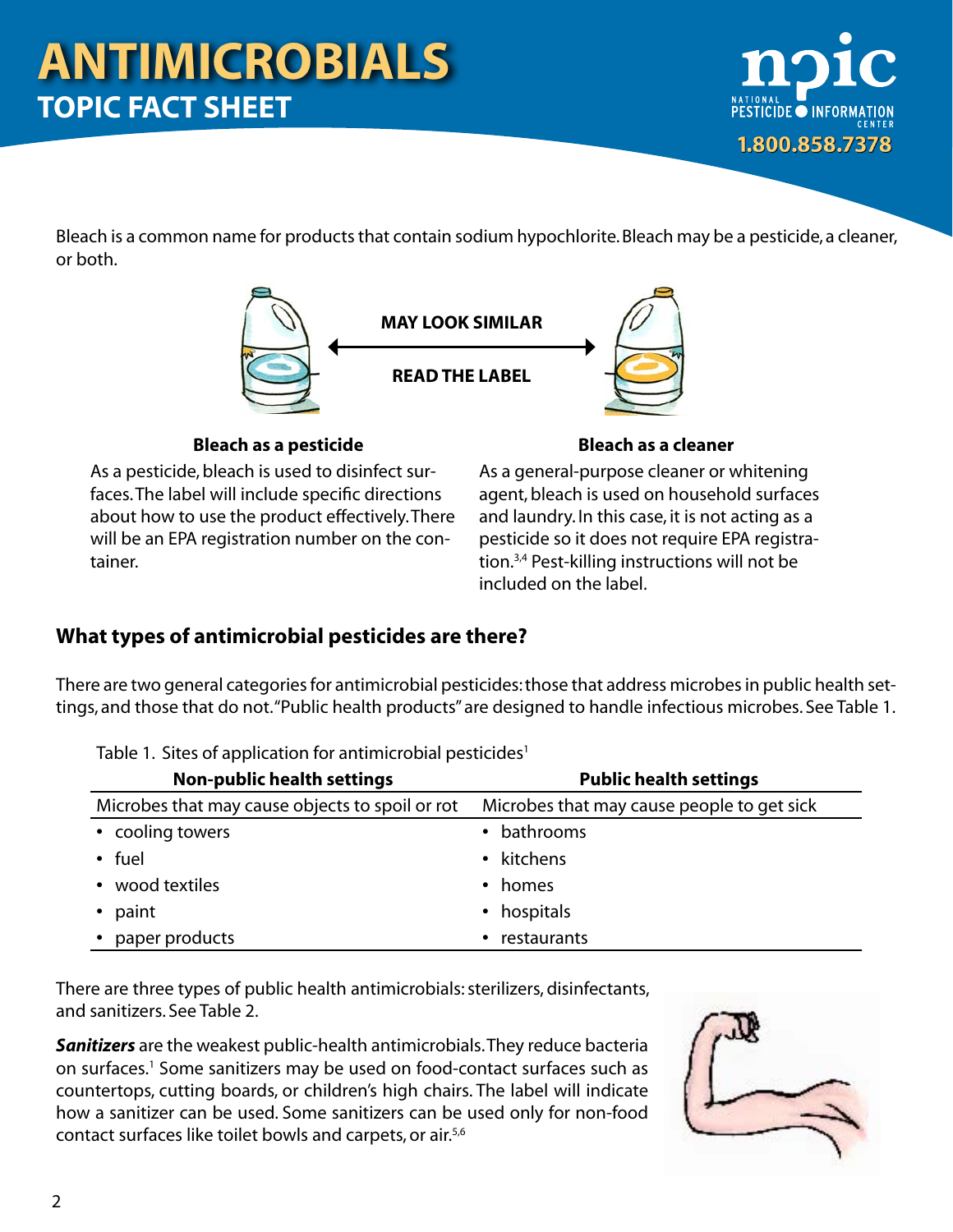



*Disinfectants* kill or prevent the growth of bacteria and fungi. Some disinfectants target specific viruses.5,7,8 Disinfectants that kill microbes are called microbicides, but if they only stop microbial growth, without killing the microbe, they are called microbistats.<sup>9</sup> Disinfectants are the preferred public-health antimicrobial for common surfaces in medical settings. Disinfectants are also used in residential settings. Different products purify swimming pools and disinfect household surfaces such as linens, toilets, and bathtubs. Whether disinfectants are used in medical or residentials settings, or elsewhere, they may not be used on surfaces that come in contact with food.

#### Table 2. Three main types of public health antimicrobial pesticides<sup>a</sup>

|                                           | <b>Sanitizer</b>                         | <b>Disinfectant</b>                      | <b>Sterilizer</b>          |
|-------------------------------------------|------------------------------------------|------------------------------------------|----------------------------|
| <b>Effective against</b>                  | 99.9%                                    | 100%                                     | 100%                       |
|                                           | • bacteria                               | • bacteria                               | • bacteria                 |
|                                           |                                          | • fungi                                  | • fungi                    |
|                                           |                                          | certain viruses                          | • viruses                  |
|                                           |                                          |                                          | spores<br>٠                |
| <b>Time required for</b><br>effectiveness | 30 seconds - 5 minutes                   | Generally 10 minutes                     | Variable                   |
| <b>Locations / Uses</b>                   | Household surfaces                       | Household surfaces                       | <b>Medical instruments</b> |
|                                           | Food contact surfaces                    | <b>Medical settings</b>                  | Research supplies          |
| <b>Effect</b>                             | Limited microbicide                      | Microbicide                              | Microbicide                |
|                                           |                                          | Irreversible microbistat                 |                            |
| <b>Formulations</b>                       | Sprays, liquids, gels,<br>granules, etc. | Sprays, liquids, gels,<br>granules, etc. | Liquids, gases             |

<sup>a</sup> This table contains generalized information. [Always read the product](http://npic.orst.edu/health/readlabel.html) *label* to determine where and how a product should be used.<sup>5,7,10,11</sup>

*Sterilizers* are the strongest type of public health antimicrobial product. In addition to bacteria, algae, and fungi, they also control hard-to-kill spores.<sup>5</sup> Many sterilizers are restricted-use pesticides. These require applicator training and certification. Sterilizers are used in medical and research settings when the presence of microbes must be prevented as much as possible. In addition to chemical sterilizers, high-pressure steam and ovens are also used to sterilize items.<sup>5</sup>



Oregon

NPIC is a cooperative agreement between Oregon State University and the U.S. Environmental Protection Agency (U.S. EPA, cooperative agreement # X8-83458501). The information in this publication does not in any way replace or supercede the restrictions, precautions, directions, or other information on the pesticide label or any other regulatory requirements, nor does it necessarily reflect the position of the U.S. EPA.